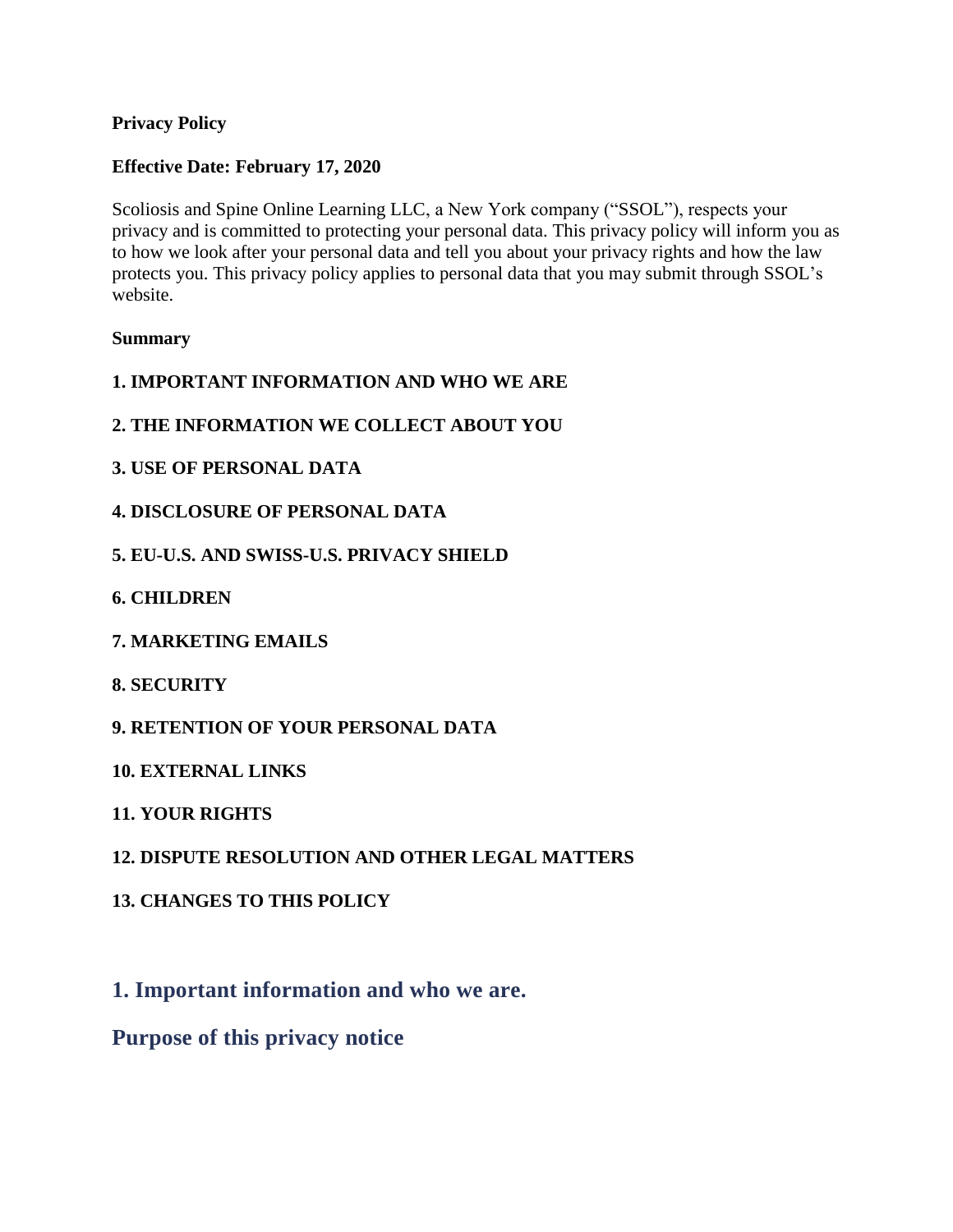This privacy policy aims to give you information on how SSOL collects and processes your personal data through your use of our website [https://www.scoliosisandspineonlinelearning.com.](https://www.scoliosisandspineonlinelearning.com/) For purposes of this privacy policy, the terms "user", "participant", "customer", "you" and "your" are meant to refer to the individuals about whom we may collect data.

Our data operations and privacy policy were most recently changed on February 17, 2020 to comply with new US and international privacy and data protection regulations. These regulations include those promulgated under the European Union's General Data Protection Regulation ("GDPR") and the California Consumer Privacy Act ("CCPA") where applicable. While GDPR regulations apply only to residents of the European Economic Area ("EEA"), we have decided to adopt and implement these regulations for all individuals who submit personal data to SSOL. By doing this, along with implementing strict data protection standards from other jurisdictions such as California, we provide you with expansive rights with respect to any personal data that we collect from you. Some of these rights include the following:

1. The right to have SSOL permanently delete any of your personal data.

2. The right to review any personal data that we've collected from you.

3. The right to voluntarily and affirmatively "opt-in" to any newsletters, emails, or marketing materials sent to you by SSOL.

4. The right to receive a copy of your personal data.

5. The right to have control and access over your personal data.

6. The right to have your personal data protected, transferred and stored in compliance with GDPR's data protection requirements.

7. The right to have your personal data automatically destroyed after it is no longer being actively used by SSOL.

8. The right to only receive communications from SSOL pursuant to a "Lawful Basis" under GDPR. The two most common Lawful Bases pursuant to which you may receive SSOL communications are: (i) that you requested, subscribed or affirmatively consented to the receipt of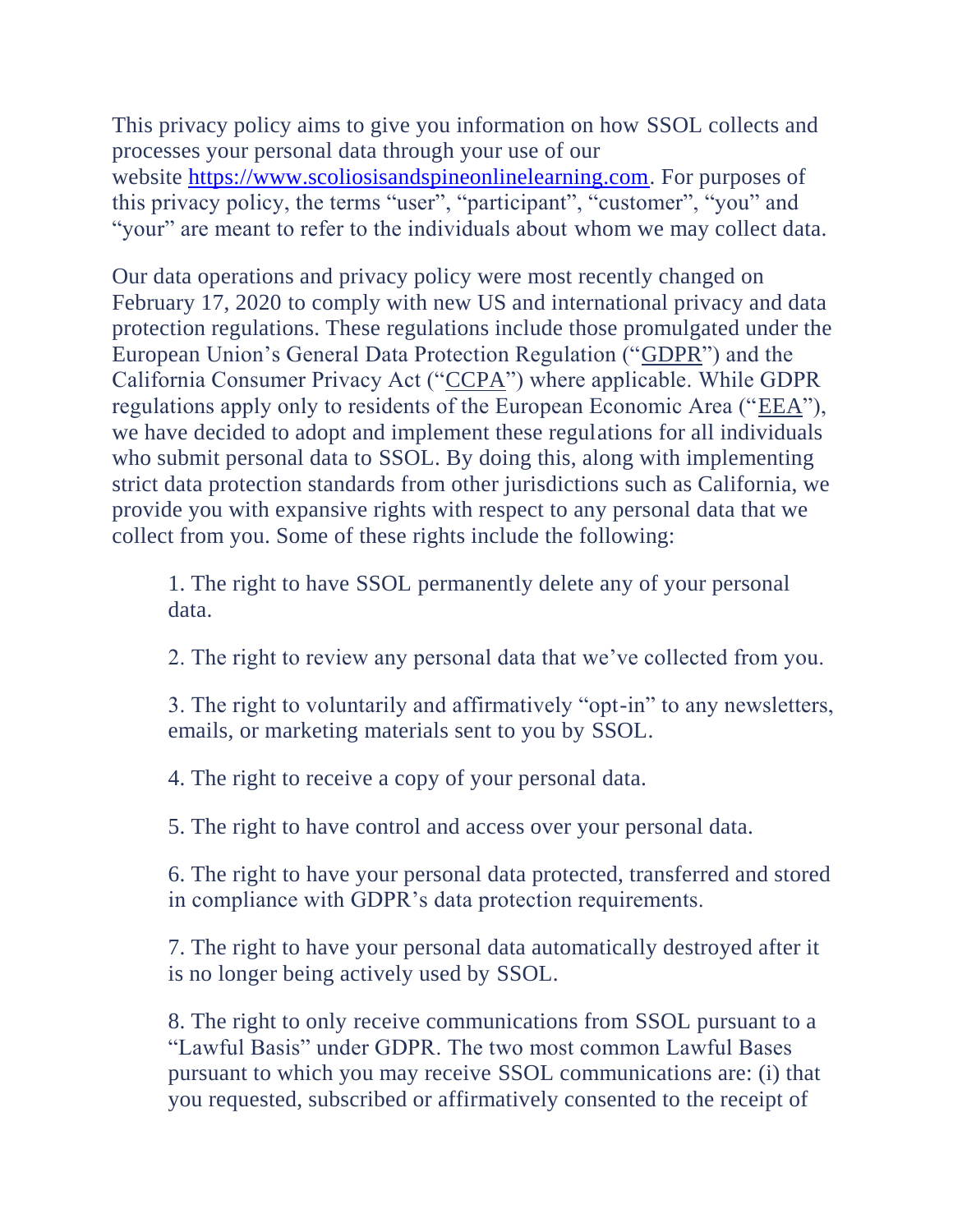the communications, and (ii) the communications are necessary for SSOL's "legitimate interests" that are not overridden by your interests or fundamental rights and freedoms that require protection of personal data.

9. The right to have SSOL appoint a Data Protection Officer ("DPO") to manage SSOL's compliance with GDPR and to respond within 72 hours to any inquiries, complaints, or requests that you make regarding your personal data. At any time, you may contact our DPO at ssolglobal@gmail.com.

10. As required by GDPR, our authorized subscribers have affirmatively and voluntarily "opted in" pursuant to GDPR requirements to receive newsletters, emails, and marketing communications from SSOL. If you believe that you did not opt in to receive these communications from SSOL, please contact our DPO as soon as possible at ssolglobal@gmail.com, and we will arrange for you to either affirmatively opt in or not receive any further communications from us. Additionally, all of our newsletters, emails to subscribers, and other related communications contain an opt-out (unsubscribe) button at the bottom. At any time, you may unsubscribe from all SSOL communications by clicking on the button.

11. To the extent that the CCPA or other international, federal, or state laws are more restrictive than GDPR with respect to protecting your personal data and privacy, we strive to comply with such stricter regulations. If for any reason you believe we are not in compliance with any provision of these laws, please advise us immediately so that we can review the laws in question and take immediate corrective action if necessary.

We take your personal data and privacy seriously. If you have any questions regarding your rights, your personal data, or SSOL's obligations, please contact SSOL's Data Protection Officer at ssolglobal@gmail.com.

Your rights under GDPR are further described below in Section 11. Some of your rights described in this policy may be subject to certain rights of SSOL such as legal, accounting, and archiving requirements.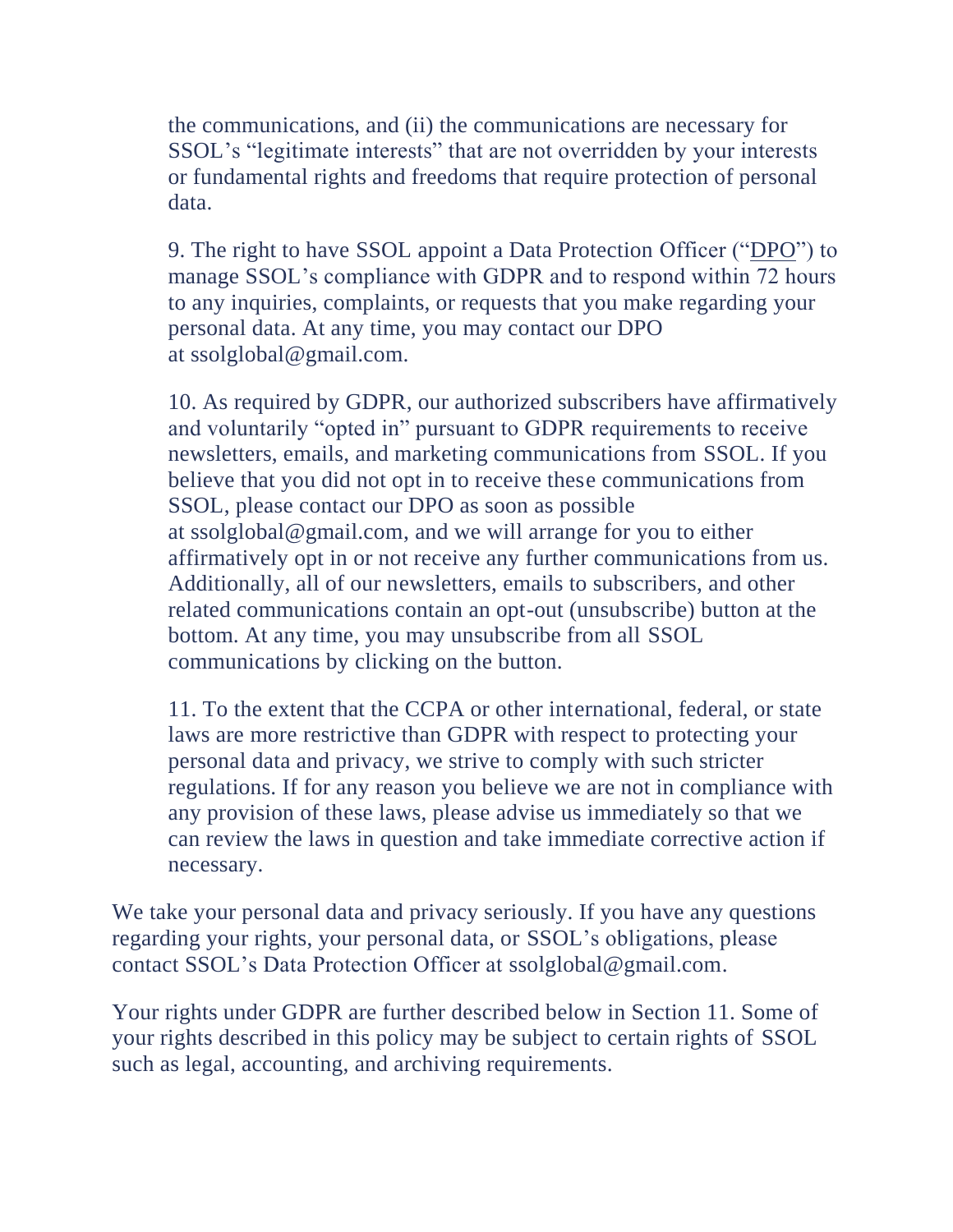For more details regarding your rights and SSOL's obligations under GDPR, this Wikipedia article offers a good summary: [https://en.wikipedia.org/wiki/General\\_Data\\_Protection\\_Regulation.](https://en.wikipedia.org/wiki/General_Data_Protection_Regulation)

Detailed information regarding GDPR and related legislation and directives, may be viewed at the following link: [https://ec.europa.eu/info/law/law](https://ec.europa.eu/info/law/law-topic/data-protection/data-protection-eu_en)[topic/data-protection/data-protection-eu\\_en.](https://ec.europa.eu/info/law/law-topic/data-protection/data-protection-eu_en)

Information about the California Consumer Privacy Act may be found at the following link: [https://en.wikipedia.org/wiki/California\\_Consumer\\_Privacy\\_Act](https://en.wikipedia.org/wiki/California_Consumer_Privacy_Act)

# **Controller**

When we mention "SSOL", "we", "us" or "our" in this privacy policy, we are referring to SSOL, the company that is responsible for processing your data. For individuals located in the European Economic Area, SSOL is the data controller, as that term is defined by GDPR.

## **Contact details**

SSOL's Data Protection Officer ("DPO") is responsible for overseeing questions in relation to this privacy policy. If you have any questions about this privacy policy, including any requests to exercise any *rights that may be afforded to you*, please contact the DPO at ssolglobal@gmail.com

# **2. The Information We Collect About You.**

# **Information We Collect Automatically**

When you visit our website, our servers automatically collect certain browser or device generated information, which may in some cases constitute personal data, including but not limited to:

- your domain;
- your IP address;
- your log in;
- your acceptance of our privacy policy and terms of use;
- the date, time and duration of your visit;
- your browser type;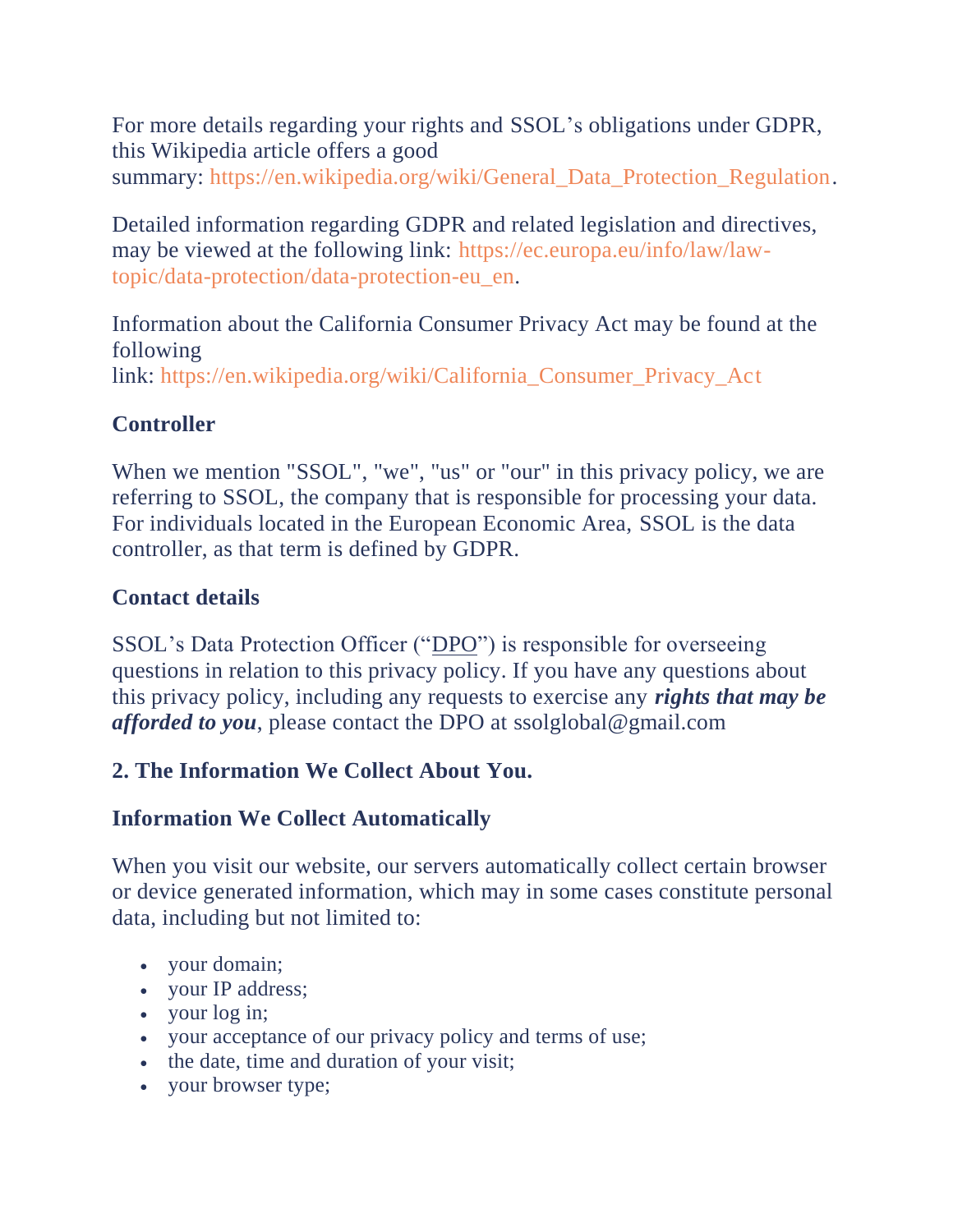- your operating system;
- your page visits;
- information from third parties;
- other information about your computer or device;
- Internet traffic.

## **Information You Provide**

In order to access or use certain portions of SSOL's website, or otherwise conduct business with us, you may be prompted to provide certain personal data to us in the following ways:

- by filling in forms (for example, a 'Contact us' form) on our website or anywhere else we conduct business;
- by downloading materials from our website;
- by subscribing to newsletters or other communications;
- by corresponding with us by phone, e-mail or otherwise using our contact detail;
- by registering or participating in SSOL webcasts, webinars or seminars/classes/conferences;
- by submitting questions or comments to us or requesting any other information from us; or
- by participating in a SSOL study or program.

Typically, the personal data you give us may include name, business affiliation, business address, telephone number, and email address, and any personal details required to resolve any inquiries or complaints. With respect to SSOL, your personal data may include your login name and passcode, videos that you shoot of yourself, and information that you provide.

Personal data may also be required to enter into an agreement with you or to perform an agreement with you (such as to provide services at your request), and failure to provide any information may result in our inability to provide requested services or products.

## **Third-Party Servers.**

SSOL relies on established and trustworthy third-party vendors located in the United States and Canada to provide much of the data storage and usage requirements for SSOL. User-provided videos, including related content, are stored with Vimeo com. [http://vimeo.com/.](http://vimeo.com/) Information is transmitted to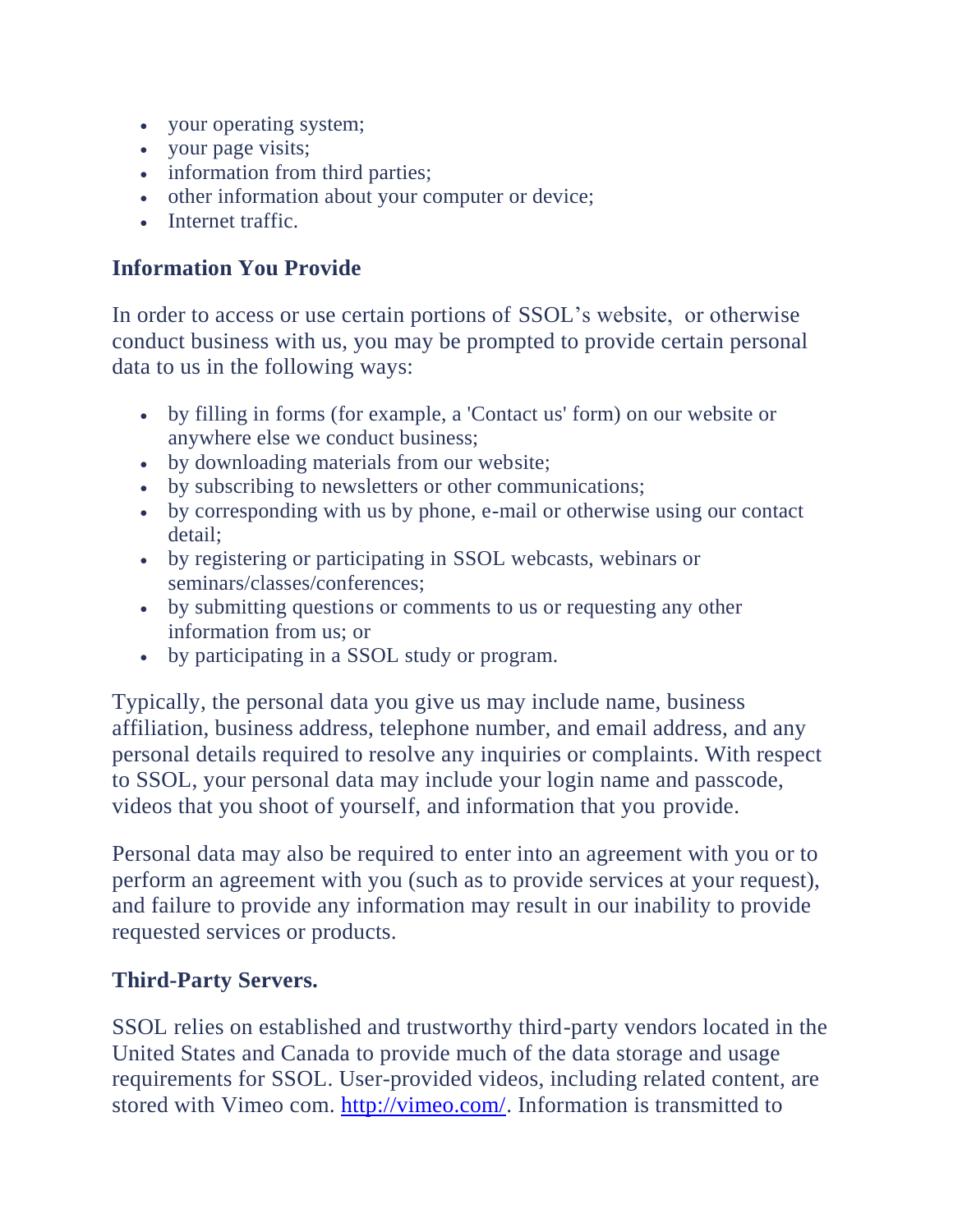Vimeo over HTTPS, an encrypted protocol. The information stored within Vimeo is stored behind credentials and can be delivered to customers over HTTPS as well, securing encryption on outgoing traffic. As of the effective date of this privacy policy, SSOL has never had a breach of the personal data that it controls.

The personal data you submit to us through our Contact Us page and email sign-ups on our website is stored and processed at [www.mailchimp.com](https://www.mentora.institute/www.mailchimp.com) in compliance with GDPR.

SSOL may change the third-party data processors it uses. SSOL and its technology team will perform due diligence on any new processors that it uses, and make sure that they meet the highest quality of privacy and security standards, including GDPR.

# **Information From Other Sources**

We may receive information about you if you use any of the other websites and portals we operate, any other services we provide, seminars or classes we teach, or from our business partners or data processors instructed to collect information on our behalf.

## **Cookies**

Our website may use cookies. A cookie is a small file of letters and numbers that we put on your computer or smartphone if you agree. These cookies allow us to distinguish you from other users of our website, which helps us to provide you with a good experience when you browse our website, and also allows us to improve our site. Read more about individual cookies we use and how to recognize them by reviewing our Cookie Policy, by clicking [here.](https://www.mentora.institute/cookie-policy)

## **3. Use of Personal Data.**

The following is an overview of our purposes for using your personal data. Additional details on how we process your personal data may be provided to you in a separate notice or agreement.

All processing and use of your personal data is justified by a "condition" for processing. In the majority of cases, processing will be justified on the basis that: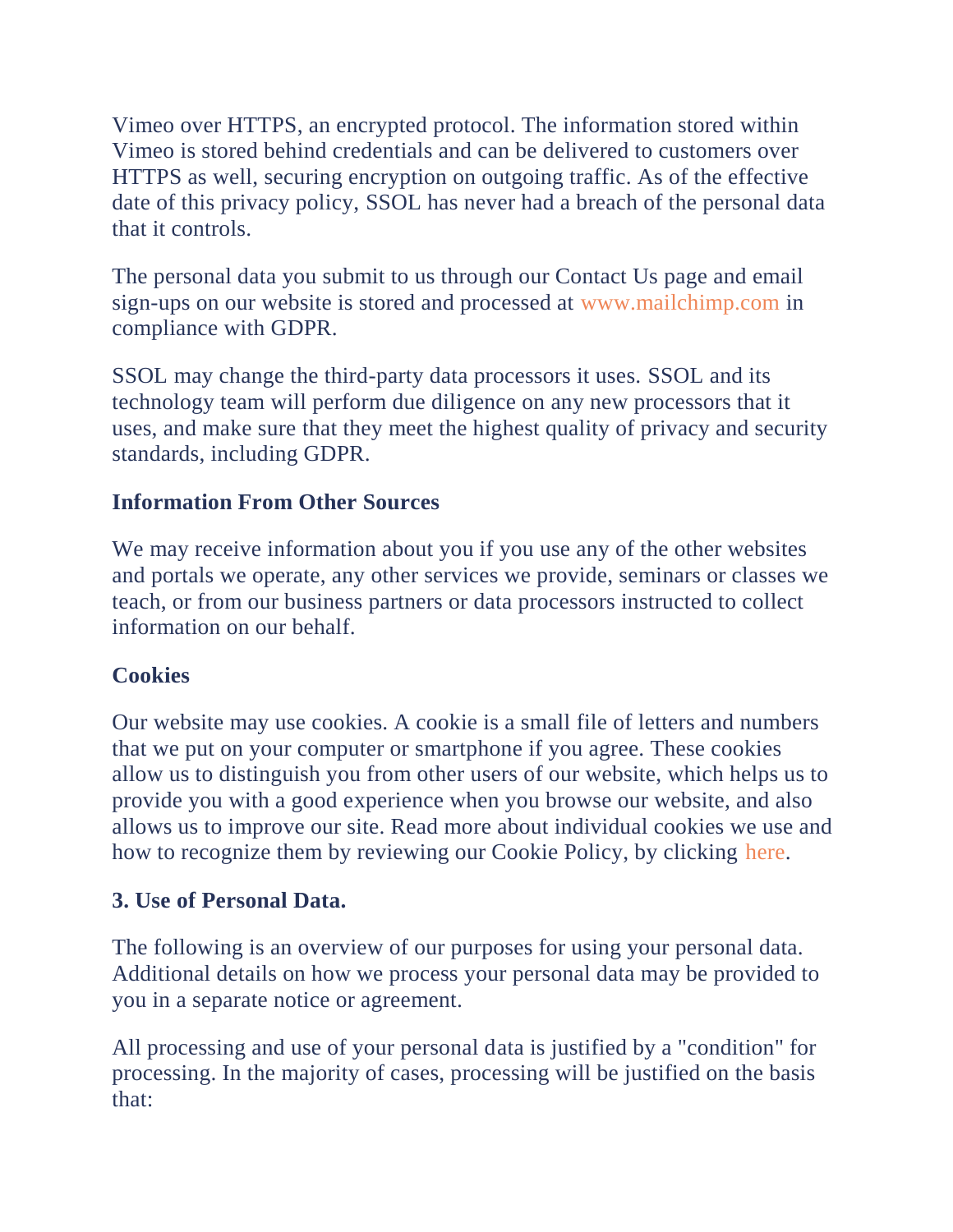- you have consented to the processing;
- the processing is in our legitimate interests that are not overridden by your interests and fundamental rights; our legitimate interests are to use supplier, customer, client, student, program and website user data to conduct and develop our business activities with them and with others while limiting the use of their personal data to purposes that support the conduct and development of our business;
- the processing is part of our educational program;
- the processing is necessary to perform an agreement with you or take steps to enter into an agreement at your request, such as to fulfil an order, or to provide product information you have requested; or
- the processing is necessary for us to comply with a relevant legal obligation, such as keeping accounting, legal, and archival records.

We use the personal data we collect to conduct and develop our business with you and with others, as more fully described below:

- provide you with any services or products you have contracted for;
- administer and manage performance of purchase or sales agreements with our suppliers and customers;
- provide after-sales support;
- process, evaluate and complete certain transactions involving the website and more generally transactions involving SSOL's products and services;
- operate, evaluate, maintain, improve and develop the website (including by monitoring and analyzing trends, access to, and use of the website for advertising and marketing);
- research and educational purposes;
- evaluate, improve and develop our products and services generally;
- customize our website to users' needs;
- engage you about events, promotions, the website, and SSOL's products and services;
- provide you with documentation or communications which you have requested or which we believe you would be interested in;
- correspond with users to resolve their queries or complaints;
- send you marketing communications, where it is lawful for us to do so;
- protect and ensure safety of the website, SSOL confidential and proprietary information, and SSOL employees;
- manage, protect against and investigate fraud, risk exposure, claims and other liabilities, including but not limited to violation of our agreements or laws or regulations; and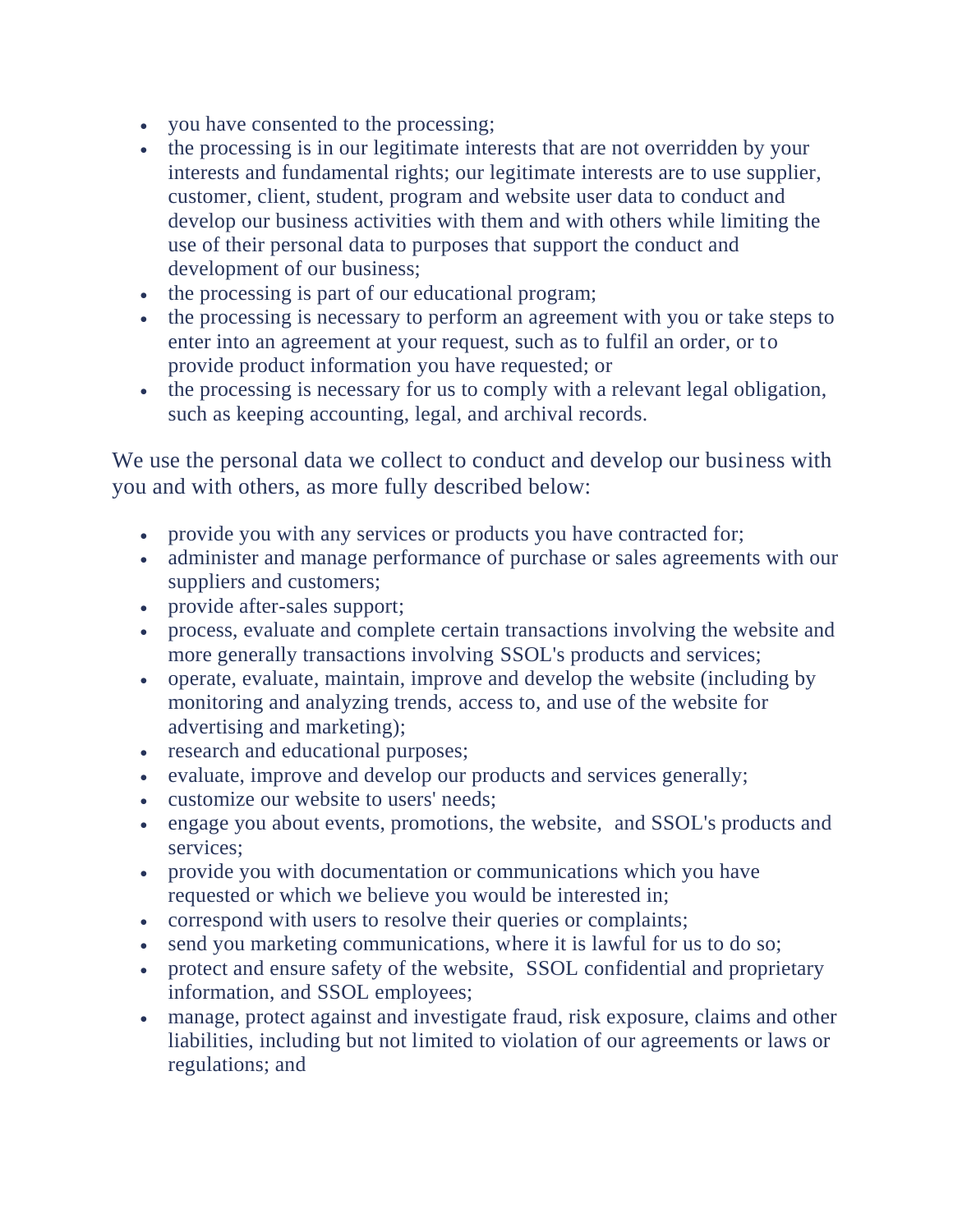share your personal data with third parties in connection with potential or actual sale of our company or any of our assets, in which case personal data held by us about our users may be one of the transferred assets.

### *SSOL respects and safeguards your personal data.*

### **4. Disclosure of Personal Data.**

SSOL will share personal data with its appointed third-party service providers (who will operate under our instructions) to assist us in providing information, products or services to you, in conducting and managing our business, or in managing and improving our products, services, or the website. SSOL may share your personal data with these affiliates and third parties to perform services that the third parties have been engaged by SSOL to perform on SSOL's behalf, subject to appropriate contractual restrictions and security measures, or if we believe it is reasonably necessary to prevent harm or loss, or if we believe that the disclosure will further an investigation of suspected or actual illegal activities.

We are also subject to the investigatory and enforcement powers of the Federal Trade Commission (FTC). We may be required to disclose personal information that we handle in response to lawful requests by public authorities, including to meet national security or law enforcement requirements.

If your personal data is transferred outside the EU to SSOL or its third-party service providers, we will take steps to ensure that your personal data receives the same level of protection as if it remained within the EU, including by assuring that SSOL and its service providers have entered into data transfer agreements using the European Commission approved Standard Contractual Clauses, or by relying on certification schemes such as the  $EU - US$  Privacy Shield. For transfers of personal data between SSOL and its service providers we will use best efforts to make sure that the service providers have in place European Commission approved Standard Contractual Clauses. The list of all the countries to which your personal data is transferred is set forth here: United States and India. Please be advised that upon information and belief, neither of these countries has currently received a decision of the European Commission determining that its laws provide adequate protection to personal data. You have a right to obtain details of the mechanism under which your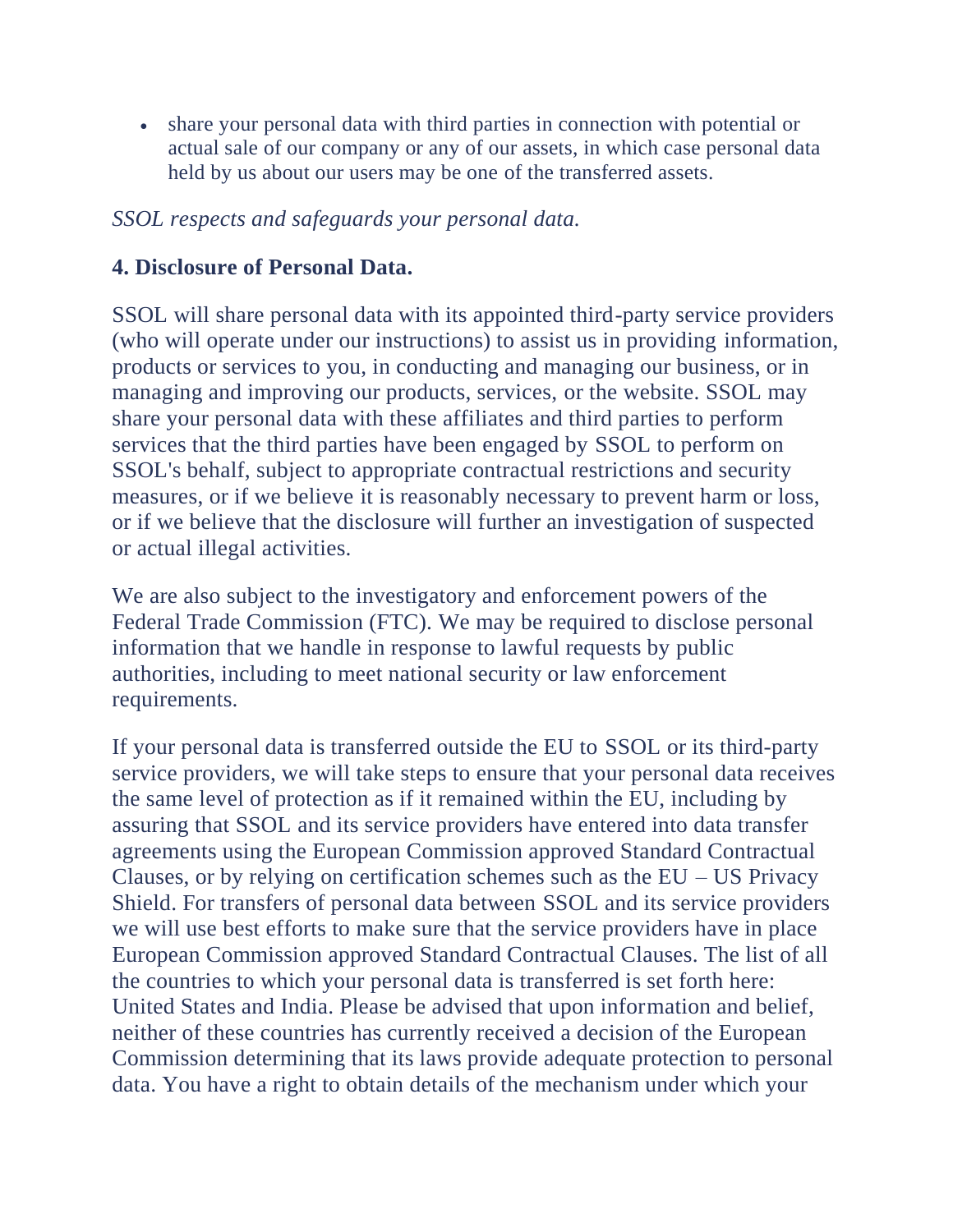personal data is transferred outside of the EU by contacting ssolglobal@gmail.com.

SSOL reserves the right to share any information that you provide which is not deemed personal data or is not otherwise subject to contractual restrictions. These restrictions on the disclosure of your personal data will not affect our use of your data as stated in Section 3, above.

# **5. EU-U.S. and Swiss-U.S. Privacy Shield**

SSOL is not a registered member of the [EU-U.S. Privacy Shield](https://www.privacyshield.gov/)  [Framework](https://www.privacyshield.gov/) but complies with its data protection principles as set forth by the U.S. Department of Commerce regarding the collection, use, and retention of personal information transferred from the European Union member countries and Switzerland. SSOL adheres to the Privacy Shield Privacy Principles of notice, choice, accountability for onward transfer, security, data integrity, purpose limitation, and access. To learn more about the Privacy Shield principles, please visit [https://www.privacyshield.gov/.](https://www.privacyshield.gov/)

In accordance with the Privacy Shield Principles, SSOL commits to resolve complaints about your privacy and our collection or use of your Personal Data. Data Subjects with inquiries or complaints regarding this Privacy Shield Policy or SSOL's Privacy Policy should first contact SSOL at: ssolglobal@gmail.com.

SSOL conducts in-house verifications to ensure that its attestations and assertions with regard to its treatment of personal data are accurate and that the company has appropriately implemented these practices.

# **6. Children**

The website is not for use by children under the age of 16 years and SSOL does not knowingly collect, store, share or use the personal data of children under 16 years. If you are under the age of 16 years, please do not provide any personal data, even if prompted by the website to do so. If you are under the age of 16 years and you have provided personal data, please ask your parent(s) or guardian(s) to notify SSOL and SSOL will delete all such personal data.

## **7. Marketing emails.**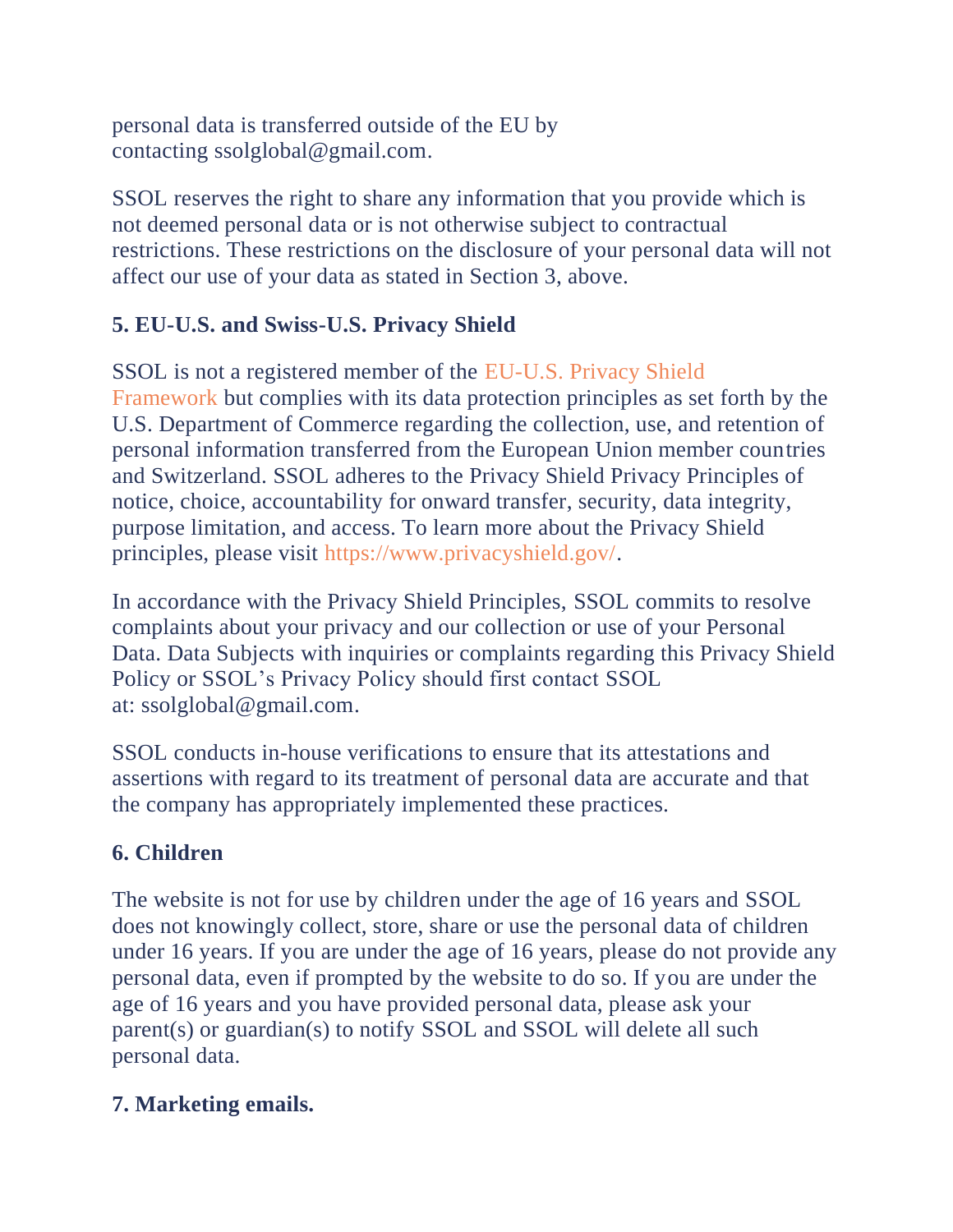Where lawful to do so, and subject to your consent where required, we may communicate with you by email to tell you about our products and services. If you wish to opt-out of receiving marketing communications, please use the 'unsubscribe' link provided in our emails, or otherwise contact us directly and we will stop sending you communications.

# **8. Security.**

SSOL strives to safeguard and protect your personal data from unauthorized access, improper use or disclosure, unauthorized modification or unlawful destruction or accidental loss, and SSOL utilizes and maintains certain reasonable processes, systems, and technologies to do so. However, you acknowledge that no transmission over the Internet is completely secure or error-free, and that these processes, systems, and technologies utilized and maintained by SSOL are subject to compromise. Accordingly, we cannot be held responsible for unauthorized or unintended access that is beyond our control.

# **9. Retention of Your Personal Data.**

We apply a general rule of keeping personal data only for as long as required to fulfil the purposes for which it was collected. However, in some circumstances we may retain personal data for other periods of time, for instance where we are required to do so in accordance with legal, tax and accounting requirements, or if required to do so by a legal process, legal authority, or other governmental entity having authority to make the request, for so long as required.

# **10. External Links.**

The website may contain links to third party sites. Since SSOL does not control nor is responsible for the privacy practices of those websites, we encourage you to review the privacy policies of these third-party sites. This policy applies solely to personal data collected by our website or in the course of our business activities.

# **11. Your Rights.**

Under applicable law, you may have the following rights: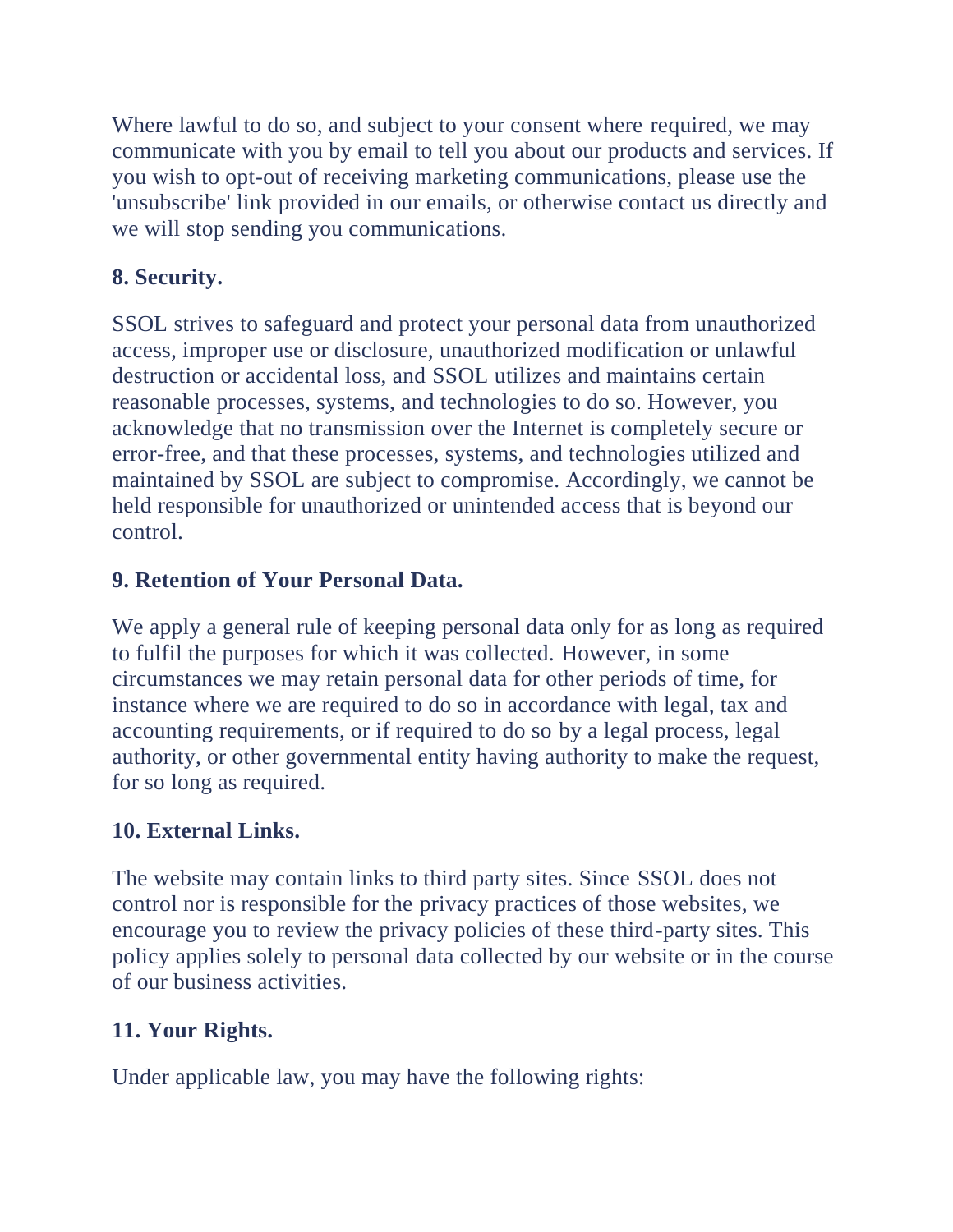- Request access to your personal data (commonly known as a "data subject access request"). This enables you to receive a copy of the personal data we hold about you and to check that we are lawfully processing it.
- Request correction of the personal data that we hold about you. This enables you to have any incomplete or inaccurate data we hold about you corrected, though we may need to verify the accuracy of the new data you provide to us.
- Request erasure of your personal data. This enables you to ask us to delete or remove personal data where there is no good reason for us continuing to process it. You also have the right to ask us to delete or remove your personal data where you have successfully exercised your right to object to processing (see below), where we may have processed your information unlawfully or where we are required to erase your personal data to comply with local law. Note, however, that we may not always be able to comply with your request of erasure for specific legal reasons which will be notified to you, if applicable, at the time of your request.
- Object to processing of your personal data where we are relying on a legitimate interest (or those of a third party) and there is something about your particular situation which makes you want to object to processing on this ground as you feel it impacts on your fundamental rights and freedoms. You also have the right to object where we are processing your personal data for direct marketing purposes. In some cases, we may demonstrate that we have compelling legitimate grounds to process your information which override your rights and freedoms.
- Request restriction of processing of your personal data. This enables you to ask us to suspend the processing of your personal data in the following scenarios: (a) if you want us to establish the data's accuracy; (b) where our use of the data is unlawful but you do not want us to erase it; (c) where you need us to hold the data even if we no longer require it as you need it to establish, exercise or defend legal claims; or (d) you have objected to our use of your data but we need to verify whether we have overriding legitimate grounds to use it.
- Request the transfer of your personal data to you or to a third party. We will provide to you, or a third party you have chosen, your personal data in a structured, commonly used, machine-readable format. Note that this right only applies to automated information which you initially provided consent for us to use or where we used the information to perform a contract with you.
- Withdraw consent at any time where we are relying on consent to process your personal data. However, this will not affect the lawfulness of any processing carried out before you withdraw your consent. If you withdraw your consent, we may not be able to provide certain products or services to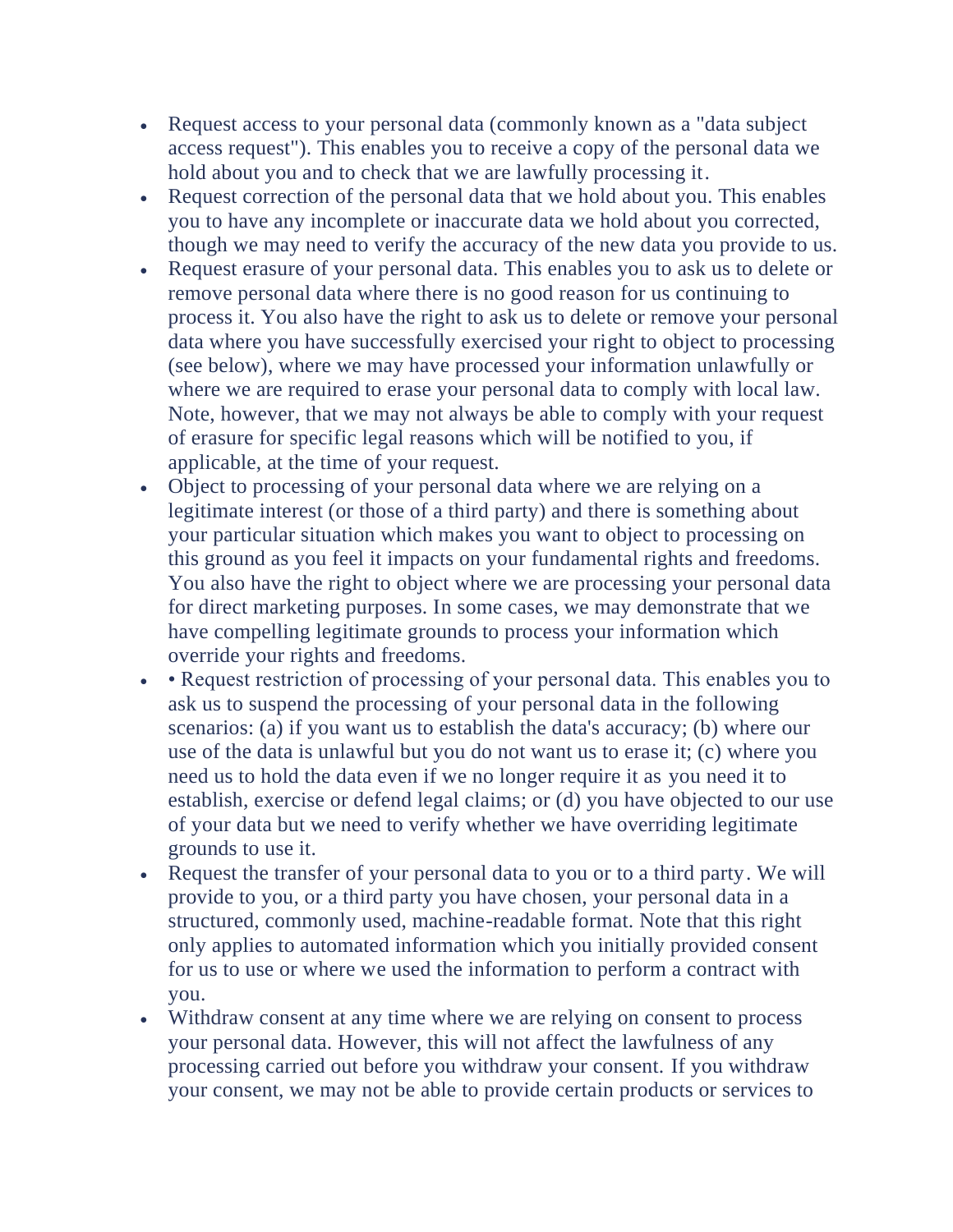you. We will advise you if this is the case at the time you withdraw your consent.

For further information regarding your data privacy rights under GDPR, please see the following link: [https://ico.org.uk/for-organisations/guide-to-the](https://ico.org.uk/for-organisations/guide-to-the-general-data-protection-regulation-gdpr/individual-rights/)[general-data-protection-regulation-gdpr/individual-rights/.](https://ico.org.uk/for-organisations/guide-to-the-general-data-protection-regulation-gdpr/individual-rights/)

## **12. Dispute Resolution and Other Legal Matters**

You may also have the right to lodge a complaint with the supervisory authority of your habitual residence, place of work or place of alleged infringement, if you consider that the processing of your personal data infringes applicable law and SSOL is subject to the jurisdiction of such supervisory authority.

Further, in accordance with the Privacy Shield Principles, SSOL commits to promptly resolve complaints about privacy and our collection or use of personal information. Individuals with questions or concerns about the use of their personal data should contact us at: ssolglobal@gmail.com and identify the company or other organization with whom they are affiliated or for whom their data was collected, if collection was for a SSOL customer.

If you have an unresolved privacy or data use concern that we have not addressed satisfactorily, we will have the matter submitted to our US-based third-party dispute resolution provider, the American Arbitration Association in New York City. If GDPR or other applicable laws exclusively apply to the dispute and require us to pay for the arbitration, we shall do so.

Governing Law. By choosing to visit our website or provide information to us, you agree that any dispute over privacy or the terms contained in this Privacy Policy will be governed by the laws of the State of New York and the United States of America. You also agree to abide by any limitation on damages contained in our Terms of Use, or other agreements that we have with you.

SSOL's Corporate Clients. You may be using this website pursuant to an agreement between SSOL and your employer. If there is a conflict between a provision of that agreement and this Privacy Policy, the provision of that agreement will prevail unless it is contrary to GDPR, the CCPA, or other privacy laws.